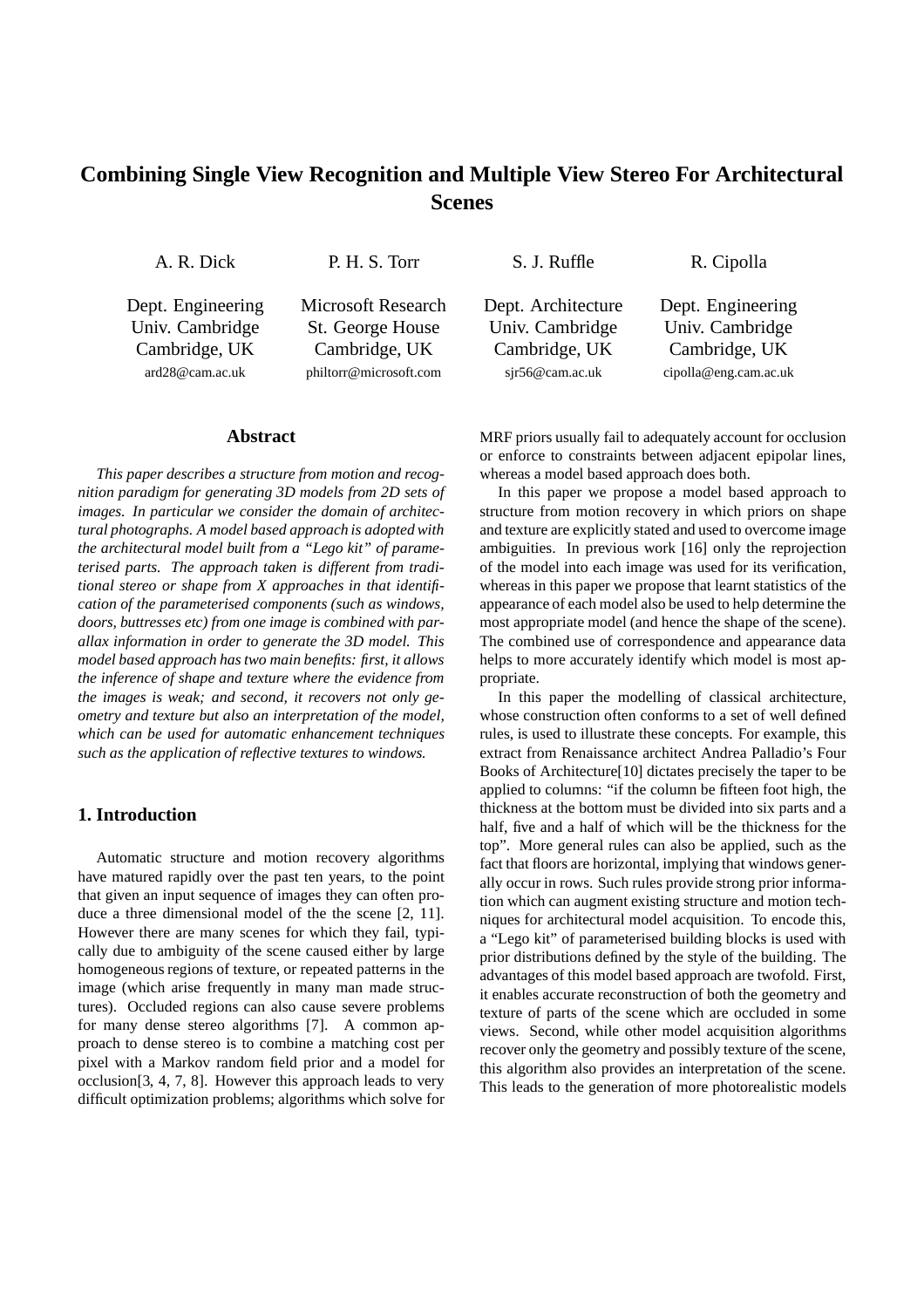e.g. appropriate transparency and reflectance properties can automatically be applied to regions of the model based on their interpretation. In addition, whereas there is no clear way of rendering a depth map without some postprocessing (simply joining adjacent pixels into triangles will result in a model containing over 250000 triangles for a 512x512 image), our model is easily manipulated and rendered as it is represented as a set of components which correspond to a natural decomposition of the scene into independent parts the model shown in Figure 5 contains about 1000 triangles.

The highly constrained structure of architecture has attracted previous research in computer vision, most notably the Facade system [15] which creates convincing 3D models from a small number of simple polyhedral blocks and a sparse set of images. However, Facade is an interactive system which requires the manual placement of 3D blocks and their registration in each image, whereas this paper presents an automatic Facade-like system.

The rest of the paper is organised as follows: Section 3 defines an architectural model as a collection of wall planes containing parameterised shapes, and establishes a framework for optimising it. This framework combines prior probabilities for the texture (Section 4.1) and shape (Section 4.2) of the model with a likelihood measure based on the appearance of the model in each image (Section 4.3). In Section 5 it is shown how these cues are combined to estimate the MAP parameters for the model, while Section 6 describes how individual shapes in the model can be combined to form rows and columns. Finally, results are presented and discussed in Section 7.

#### **2. Initialisation**

An architectural scene is modelled as a set of base planes corresponding to walls or roofs, each of which may contain offset 3D shapes which model common architectural primitives (see Table 1, Figure 1). To estimate the base planes, corner and line features are detected and sequentially matched [2] across several views of the scene. The cameras are then self-calibrated[9] to obtain a sparse metric reconstruction. The base planes of the model are initialised by recursively segmenting planes from the reconstruction using a version of RANSAC constrained by architectural heuristics, e.g. that planes are likely to occur parallel or perpendicularto each other, and perpendicular to a common ground plane[6].

# **3. Problem formulation**

After this initialisation step the base planes are considered fixed and our architectural model **M** contains parameters  $\boldsymbol{\theta} = \{n, \boldsymbol{\theta}_L, \boldsymbol{\theta}_S, \boldsymbol{\theta}_T\}$ , where *n* is the number of primitives in the model,  $\theta_L$  is an identifier for the type of each primitive,  $\theta_S$  are structure parameters which define its shape and  $\theta_T$  are texture parameters describing its appearance. The texture parameters are intensity variables  $i(\mathbf{x})$ (between 0 and 255) defined at each point  $\bf{x}$  on a regular 2D grid covering the model surface. As the model is defined as a collection of primitives, it is useful to further decompose the parameters according to the primitives to which they belong:  $\theta_L = \bigcup_{i=1}^n \theta_L^i$ ,  $\theta_S = \bigcup_{i=1}^n \theta_S^i$  and  $\theta_T = \bigcup_{i=0}^n \theta_T^i$ , where  $\theta_T^0$  is the set of texture parameters belonging to the wall plane.

**Table 1.** Some primitives available for modelling classical architecture. Parameters in brackets are optional; a mechanism for deciding automatically whether they are used is given in Section 5.2. The parameters are defined as follows:  $x: x$  position;  $y: y$  position;  $w: y$ width;  $h$ : height;  $d$ : depth;  $a$ : arch height;  $b$ : bevel (sloped edge);  $dw$ : taper of pillars, buttresses. The NULL model is simply a collection of sparse triangulated 3D points.  $M_0$  is reserved as the background model (generally a wall).

| $\theta^i_{\tau}$           | Description     | $\theta_{S}^{i}$         |  |
|-----------------------------|-----------------|--------------------------|--|
| $\mathcal{M}_1$             | Window          | x, y, w, h, d, (b), (a)  |  |
| $\mathcal{M}_2$             | Door            | x, y, w, h, d, (b), (a)  |  |
| $\mathcal{M}_3$             | Pediment        | x, y, w, h, d            |  |
| $\mathcal{M}_4$             | Pedestal        | x, y, w, h, d            |  |
| $\mathcal{M}_5$             | Entablature     | x, y, w, h, d            |  |
| $\mathcal{M}_{\mathcal{C}}$ | Column          | x, y, w, h, d, dw        |  |
| $\mathcal{M}_7$             | <b>Buttress</b> | x, y, w, h, d, dw        |  |
| $\mathcal{M}_8$             | Drainpipe       | x, w, h                  |  |
| $\mathcal{M}_9$             | NULL            | $x_1x_n, y_1y_n, z_1z_n$ |  |



**Figure 1.** Example of some primitives used to construct classical architecture.

We require both the model  $M$  which best models the scene and its optimal parameters  $\theta$ . Thus we want to maximise

 $\Pr(\mathbf{M}\boldsymbol{\theta}|\mathbf{D}\mathbf{I}) \propto \Pr(\mathbf{D}|\mathbf{M}\boldsymbol{\theta}\mathbf{I}) \Pr(\mathbf{M}\boldsymbol{\theta}\mathbf{I})$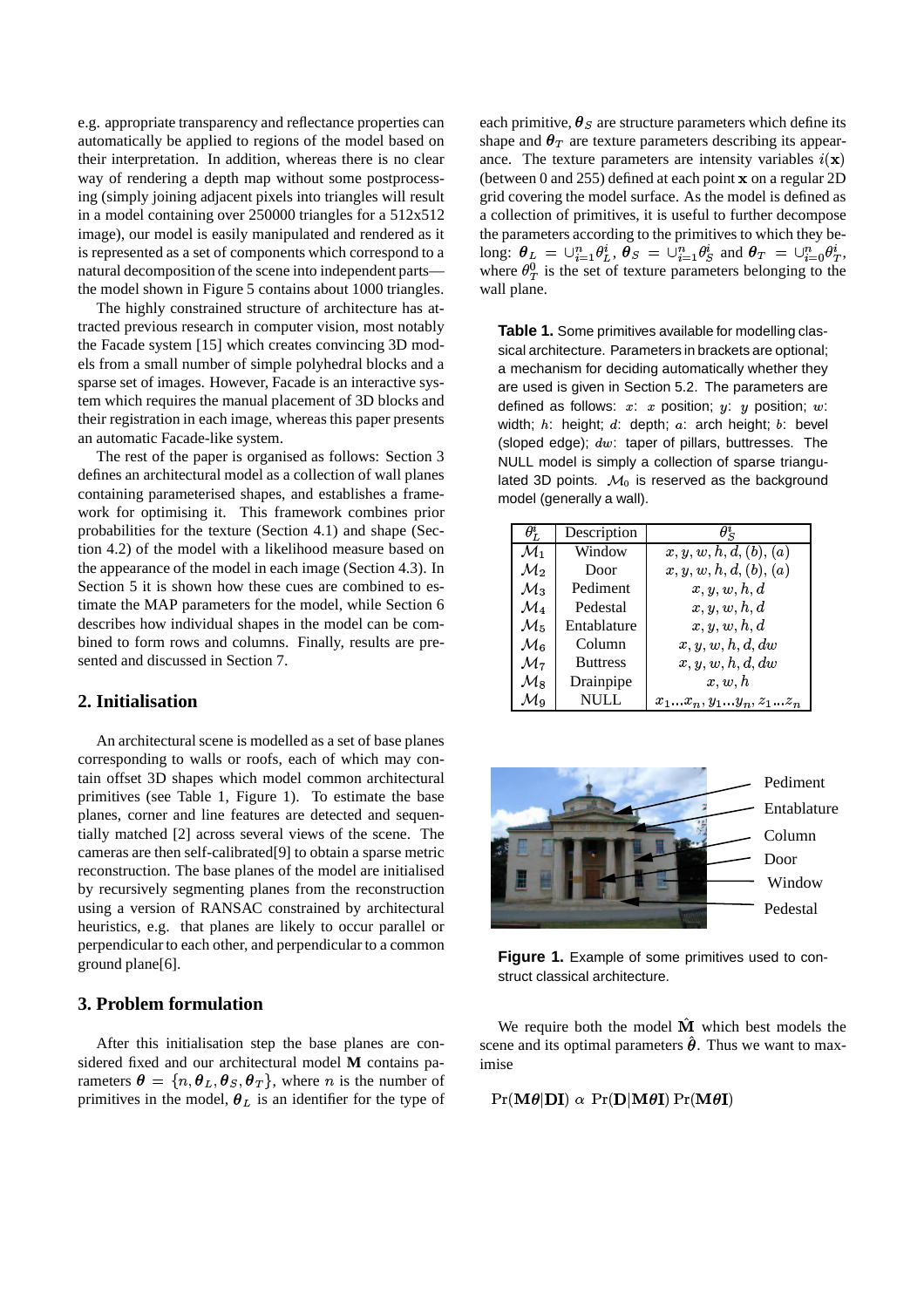$$
= Pr(D|\mathbf{M}\theta\mathbf{I}) Pr(\theta|\mathbf{M}\mathbf{I}) Pr(\mathbf{M}\mathbf{I})
$$
  
= Pr(D|\mathbf{M}\theta\_L \theta\_S \theta\_T\mathbf{I}) Pr(\theta\_L \theta\_S \theta\_T|\mathbf{M}\mathbf{I}) Pr(\mathbf{M}\mathbf{I})  
= Pr(\mathbf{D}|\mathbf{M}\theta\_L \theta\_S \theta\_T\mathbf{I}) Pr(\theta\_T|\theta\_L\mathbf{M}\mathbf{I})  
Pr(\theta\_S|\theta\_L\mathbf{M}\mathbf{I}) Pr(\theta\_L|\mathbf{M}\mathbf{I}) (1)

where  $\bf{D}$  is the available data (the images), and  $\bf{I}$  denotes prior information (the camera calibration and the estimated wall planes). Note that the probabilities of  $\theta_T$  and  $\theta_S$  are independent as the probability distribution for the texture of a primitive is unaffected by its shape, and vice versa. Each term in (1) has an intuitive interpretation:

- $Pr(\theta_L|\mathbf{MI})$  is the probability of each type of primitive. It may be used to specify the relative frequency with which primitive types occur, e.g. that windows are more common than doors, and is manually set to reflect the style of building being modelled (e.g. a Gothic building will have a high probability of buttresses where for a classical building columns are more likely).
- $\Pr(\theta_S | \theta_L \textbf{MI})$  is a prior on shape. This encodes prior knowledge of architectural style, for instance that windows in Gothic architecture are narrow and arched; it can also encode practical constraints, such as that doors generally appear at ground level. These priors are discussed in Section 4.1.
- $Pr(\theta_T | \theta_L \mathbf{M})$  is probability of the texture parameters. This is evaluated using learnt models of appearance, such as the fact that windows are often dark with intersecting mullions(vertical bars) and transoms(horizontal bars), or that columns contain vertical fluting. This is described in more detail in Section 4.2.
- $\Pr(\mathbf{D} | \mathbf{M}\boldsymbol{\theta}_L \boldsymbol{\theta}_S \boldsymbol{\theta}_T \mathbf{I})$  is the likelihood of the images given a complete specification of the model. This is determined by the deviation of image intensities from the projection of the texture parameters, as described in Section 4.3.

The next section considers how these probabilities may be evaluated.

## **4. Evaluation of probabilities**

#### **4.1. Shape priors**

The shape prior  $Pr(\theta_S | \theta_L M I)$  is a product of distributions derived from both rules gleaned from architectural texts and practical considerations. Figure 2 gives some examples of these distributions for window and column primitives. The priors on height to width ratio are taken from [5], in which 1, 1.25, 1.5, 1.75 and 2.0 are given as common ratios, depending on the floor on which the window occurs; hence the prior for window height to width ratio in Figure 2(a) peaks at these values. These statements are confirmed by observation; for example the height to width ratio of the windows in Figure 1 is exactly 1.5. Figure 2(b) and (e) are examples of priors dictated by practical considerations: columns should appear at ground level or slightly elevated on a pedestal, whereas a window may occur at almost any elevation on a wall. Similar considerations also lead to strong prior distributions for other types of primitives.



**Figure 2.** Unnormalised prior distributions. (a) Height/width ratio of windows. (b) Elevation of windows. (c) Height/depth ratio of windows. (d) Height/width ratio of columns. (e) Elevation of columns. (f) Height/depth ratio of columns.

#### **4.2. Texture priors from appearance models**

The distribution  $Pr(\theta_T | \theta_L M I)$  is learnt from a training set of over 30 frontal images of classical architecture collected from both local sites and websites. In each training image, textures belonging to primitives and to the wall are manually marked and labelled. Textures from the same primitive type vary in appearance due to a number of factors, such as lighting and scale. To reduce the variation induced by these factors, a wavelet decomposition is applied to the strict interior of each texture. The 5/3 biorthogonal filter bank (defined in [13], also used in [12]) is chosen to effect the decomposition, as it has several desirable properties: (a) compact support (which allows accurate localisation of features); (b) linear phase (so that the orientation of filters at different scales remains constant); (c) its low pass filter has a zero-order vanishing moment, which cancels effects of global illumination changes. An example of two texture patches and their wavelet decompositions is given in Figure 3.

As in [12, 14], an appearance model is represented by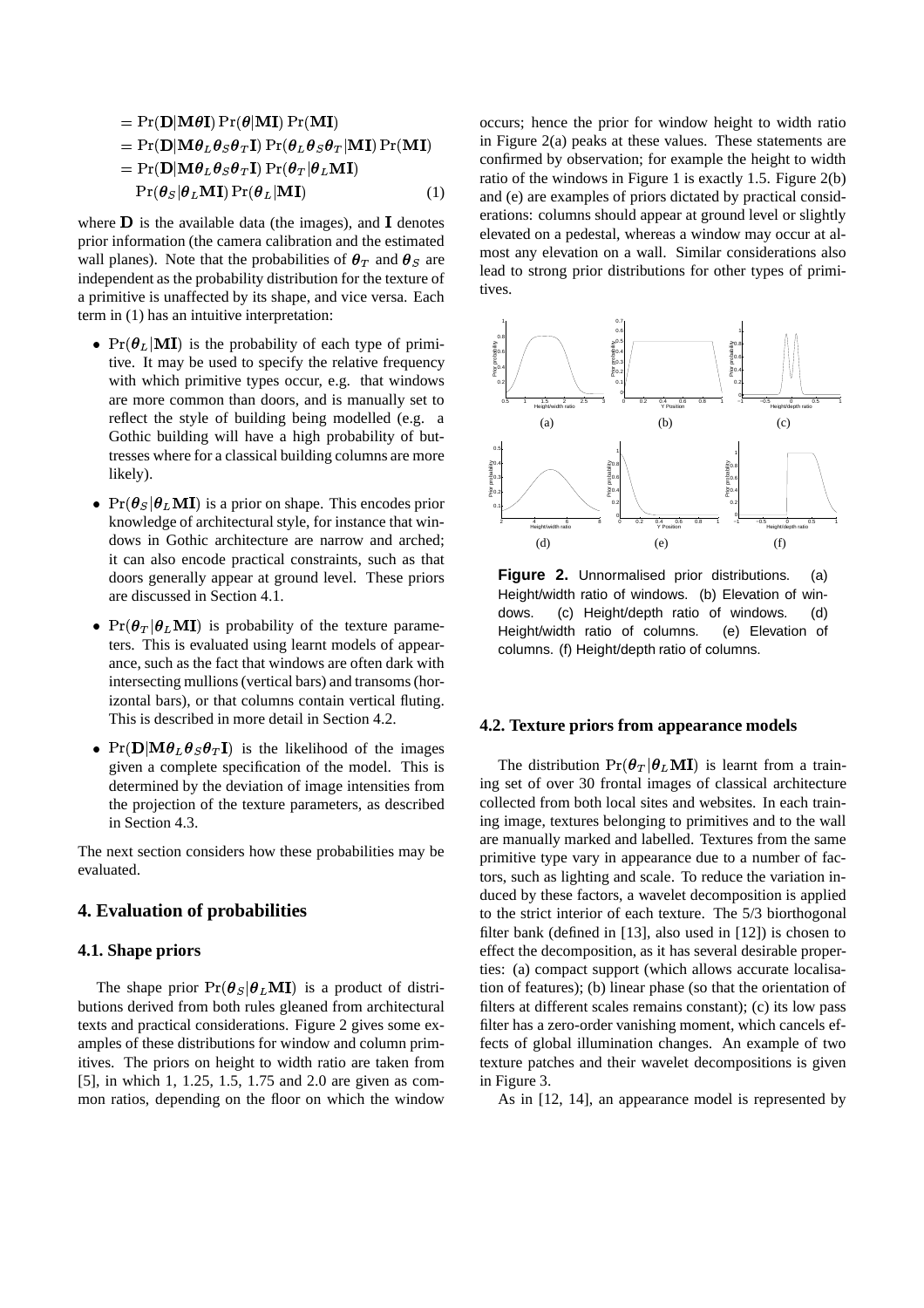

**Figure 3.** Window and column texture. Beside each texture is its corresponding (quantised) wavelet transform. Output is shown for 3 levels of the wavelet transform. At each level, the HL (horizontal high-pass, vertical low-pass) component is shown at the bottom left, the HH component at the bottom right, the LH component at the top right and the LL component at the top left. The HL component responds strongly to vertical edges, while the LH component detects horizontal edges. The LL component is a smoothed, subsampled version of the original texture.

a set of histograms. Each histogram counts the number of occurrences of every  $3 \times 3$  pattern in a subband of the texture's wavelet decomposition. The decomposition output is quantised to limit the number of bins in each histogram. The prior probability of a patch of wavelet coefficients is then given by its frequency in the corresponding normalised histogram. Because texture is sampled regularly from the model surface and not the image, distortion due to the camera not being front on to the model surface is automatically nullified.

Some types of primitive have distinctive texture; for example in Edinburgh regions of wall were painted black with white vertical and horizontal strips, producing convincing illusions of windows[17]. However other types of primitive are not so easily distinguished by their texture, such as buttresses which are usually constructed from the same material as the wall they abut. Hence as in [14] texture at the edge of each highlighted primitive is recorded in a separate histogram, based on its smoothed intensity gradient perpendicular to the local boundary orientation. This allows even primitives without strong texture to be detected, as all primitives are likely to have edges at their boundary due to shadows or occlusion.

## **4.3. Evaluation of the likelihood**

The likelihood  $Pr(\mathbf{D}|\mathbf{M}\boldsymbol{\theta})$  depends only on the texture parameters  $\theta_T$ . It is evaluated by assuming that the projection of each texture parameter  $i(\mathbf{x})$  into each image is cor-

rupted by noise  $\epsilon \in G(0, \sigma_{\epsilon})$ , thus  $i(\mathbf{x}^j) = i(\mathbf{x}) + \epsilon$ , where  $i(\mathbf{x}^j)$  is the projection of  $i(\mathbf{x})$  into image j. Assuming that the error  $\epsilon$  at each pixel is independent, the likelihood over all points  $\bf{x}$  is written:

$$
\Pr(\mathbf{D}|\mathbf{M}\boldsymbol{\theta}\mathbf{I}) = \prod_{j} \frac{1}{\sqrt{2\pi}\sigma_{\epsilon}} \exp{-\frac{1}{2} \left( \frac{i(\mathbf{x}^{j}) - i(\mathbf{x})}{\sigma_{\epsilon}} \right)^{2}}
$$
(2)

## **5. Obtaining the MAP estimate**

Having shown how each term in (1) is evaluated, we now formulate an algorithm, summarised in Algorithm 1, to search for a maximum a posteriori (MAP) estimate of both **M** and  $\theta$ . Ideally the combined  $\theta_T$ ,  $\theta_S$  and  $\theta_L$  parameter space would be searched for the MAP parameters. However each primitive may contain thousands of texture parameters, so only  $\theta_{S}$  and  $\theta_{L}$  are searched. This is carried out in two steps: an initial search based on an approximate likelihood function (Section 5.1) locates likely values for a subset of the model parameters. These are then used to seed searches in the full parameter space using the complete likelihood function (Section 5.2).

#### **5.1. Shape hypothesis from a single image**

The search for MAP model parameters is initialised by sampling the shape parameters  $\theta_{S^1} = \{x, y, w, h\}$  at regular intervals, for each primitive type  $\theta_L$ . The remaining shape parameters  $d, a, b, dw$  are fixed at 0. Because estimating the texture parameters (Section 5.3) requires all of the shape parameters to be known,  $\theta_T$  is approximated as  $\theta_{T^1}$  which is the projection of each wall plane onto a single near frontal image  $D_1$ . The single image likelihood Pr $(\mathbf{D}_1 | \boldsymbol{\theta}_{T^1} \boldsymbol{\theta}_{S^1} \boldsymbol{\theta}_L \mathbf{M} \mathbf{I})$  is a good indicator of the full likelihood function  $\Pr(\mathbf{D} | \boldsymbol{\theta}_T \boldsymbol{\theta}_S \boldsymbol{\theta}_L \mathbf{M} \mathbf{I})$  because it is insensitive to errors in the fixed shape parameters  $d, a, b, dw$ . The projection of a primitive to a frontal view is affected only slightly by changes in its depth, and the  $a, b, dw$  parameters are generally small compared to  $x, y, w$  and h.  $Pr(\mathbf{D}_1 | \boldsymbol{\theta}_{T^1} \boldsymbol{\theta}_{S^1} \boldsymbol{\theta}_L \mathbf{M} \mathbf{I})$  is evaluated using the texture likelihood histograms defined in Section 4.2. ֖֖֖֖֖֖֖֖֖֧֪֪֪ׅ֦֧֪֖֧֪֪֪֪֪֦֖֧֖֪֪֪֪֪֪֪֪֪֪֪֪֪֪֪֪֪֚֚֚֚֚֚֚֚֚֚֚֚֚֚֚֡֬֝֝֝֝֬֝֓֝֬֝֓֝֬֝֬֝֞֝֝֝֝֝֬

Likely values of  $\theta_{L}^{i}$  and  $\theta_{S_1}^{i}$  for primitive *i* are recorded by sampling and ranking primitives of each type according to their single image likelihood ratio:

$$
\mathcal{L}_S^i = \frac{\Pr(\mathbf{D}_1 | \theta_{T^1}^i \theta_{S^1}^i \theta_L^i \mathbf{M} \mathbf{I})}{\Pr(\mathbf{D}_1 | \theta_{T^1}^i \theta_{S^1}^i \neg \theta_L^i \mathbf{M} \mathbf{I})}
$$
(3)

where  $\neg \theta_L^i$  denotes every primitive type except  $\theta_L$ .

A list is maintained of the  $N_R$  primitives with the highest ratio (3).  $N_R$  is chosen to exceed the maximum number of primitives which are expected to appear on each wall plane. Some hypotheses are shown in Figure 4(a).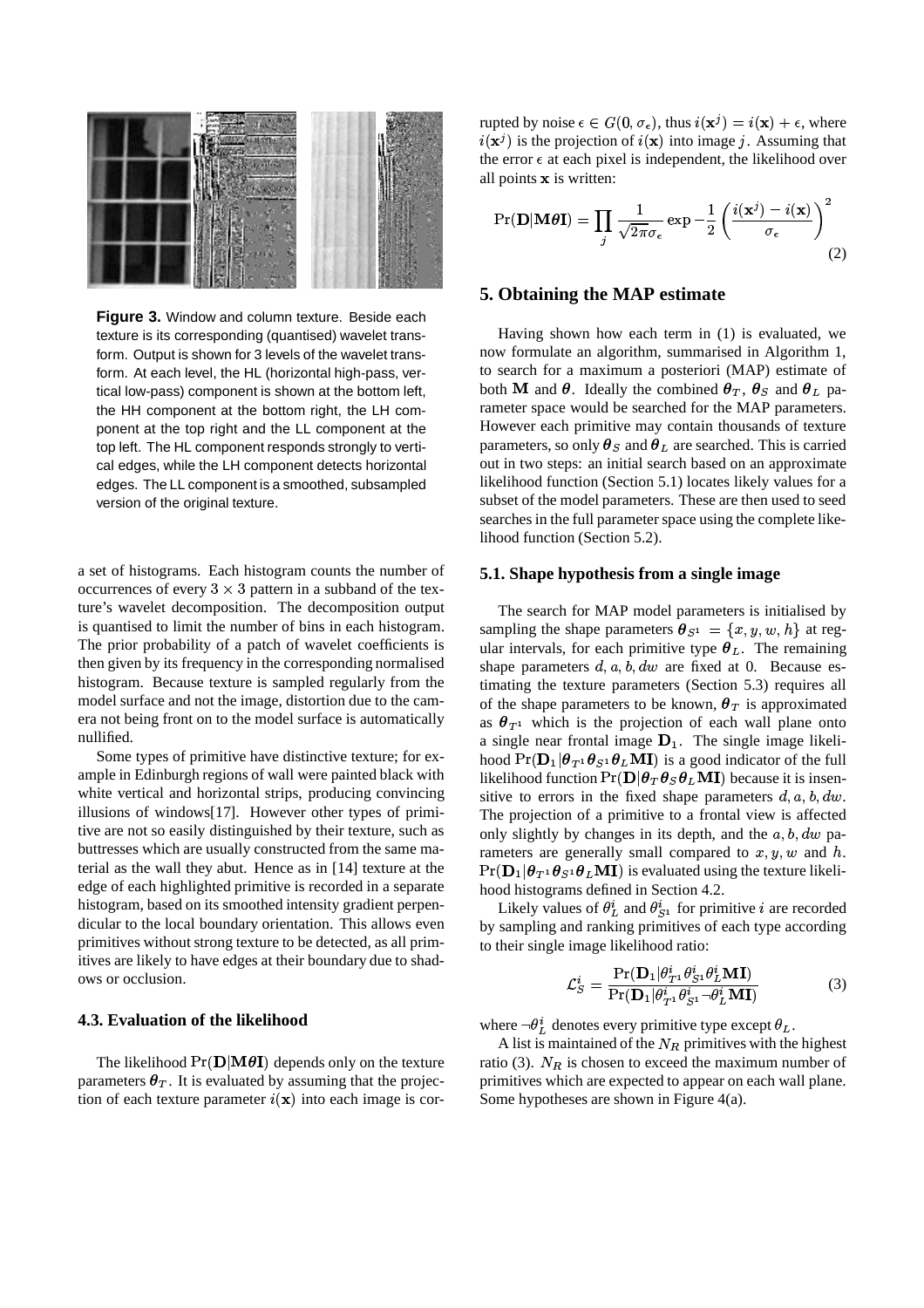#### **Algorithm 1** Obtaining a MAP parameter estimate.

#### **Stage 1: Plane initialisation** (Section 2)

Detect and sequentially match corner and line features[2], and self-calibrate cameras[9] to obtain a sparse reconstruction

Recursively segment planes from the reconstruction using RANSAC, and heuristics applicable to architecture[1, 6].

#### **for** each segmented plane **do**

**Stage 2: In a single image:** (Section 5.1) **for** each primitive type **do** Regularly sample parameters  $x, y, w, h$ Set remaining parameters  $d, a, b, dw$  to 0. Rank model according to likelihood ratio  $\mathcal{L}_S$  (3). **end for**

# **Stage 3: In multiple images:** (Section 5.2)

**for**  $N_R$  highest ranked primitives **do** Draw parameter  $d^i$  from  $\Pr(\theta_S^i | \theta_L^i \{x^i y^i w^i h^i\} \mathbf{M} \mathbf{I}),$ .<br>.

 $i=1..N_R$ 

Search for maximum likelihood shape parameters  $\{x^i,y^i,w^i,h^i,d^i\}.$ 

Use model selection measure[16] to determine value of remaining primitives  $\{a^i, b^i, dw^i\}$ 

Threshold the primitive based on likelihood ratio  $\mathcal{L}_M$  (4).

**end for**

Detect and model dependency between primitives occurring in rows or columns. (Section 6) **end for**

## **5.2. Shape refinement from multiple images**

In multiple views, maximum likelihood shape pa rameters  $\theta_S^{ML}$  are found for each primitive proposed For each primitive  $i$ , the depth parameter  $d^i$  is drawn from its prior distribution from a single image.  $\Pr(\theta^i_S | \theta^i_L \{x^i, y^i, w^i, h^i\})$  A direct search algorithm .<br>. is then used to find local maximum likelihood values for  ${x^i, y^i, w^i, h^i, d^i}$  from this seed point. The parameter  $d^i$  S is drawn multiple times for each hypothesis, and multiple searches are used, to find the global maximum.

Having maximised the likelihood of each primitive, a model selection criterion is used to decide whether the optional parameters  $a, b, dw$  should be included. [16] discusses how AIC, BIC and Occam factors can be used for this. The idea is that extra parameters are penalised, and are included in the model only if the resulting improvement the maximum likelihood estimate outweighsthis penalty. For example using the AIC measure the term



**Figure 4.** (a) Collection of 50 most likely primitives found by single image proposal process. (b) After merging overlapping hypotheses and thresholding on multiple image likelihood ratio.

 $(\log Pr(D|\mathbf{M}\boldsymbol{\theta}^{ML}\mathbf{I}) - 2N)$  is optimised rather than simply the likelihood, where  $N$  is the number of parameters in the model.

## **5.3. Estimation of the texture parameters**

Having estimated both  $\theta_L$  and  $\theta_S$ , only the texture parameters  $\boldsymbol{\theta}_T = \{i(\mathbf{x})\}$  remain to be found. It is assumed that each texture parameter is observed with noise  $i(\mathbf{x}) + \epsilon$ , where  $\epsilon$  has a Gaussian distribution mean zero and standard deviation  $\sigma_{\epsilon}$ . Each parameter  $i(\mathbf{x})$  can then be found such that over  $m$  views it minimizes the sum of squares  $\sum_{j=1}^{j=m} (i(\mathbf{x}^j) - i(\mathbf{x}))^2$  where  $i(\mathbf{x}^j)$  is the intensity at  $\mathbf{x}^j$ , and  $\mathbf{x}^j$  is the projection of  $\mathbf x$  into the *j*th image.

Finally, each hypothesised primitive is thresholded based on its multiple image likelihood ratio:

$$
\mathcal{L}_M^i = \frac{\Pr(\mathbf{D}|\theta^{ML,i}\mathbf{M}\mathbf{I})}{\Pr(\mathbf{D}|\theta^i\mathbf{M}_0\mathbf{I})}
$$
(4)

where  $M_0$  is the model containing no primitives. This eliminates spurious hypotheses found in a single image, as shown in Figure 4.

#### **6. Detecting rows and columns**

So far each primitive has been detected, classified and optimised individually. However identical primitives often occur in rows or columns, allowing for a more compact and robust parametrization of the model as several primitives can be represented by a single set of parameters. Primitives are grouped into rows and columns by taking the  $x$  and  $y$  parameter of each shape in turn, and counting the number of remaining shapes of the same type with a similar  $x$  or  $y$  position. Rows and columns are ranked according to the number of primitives they contain and the largest group is retained. This process is repeated for the remaining primitives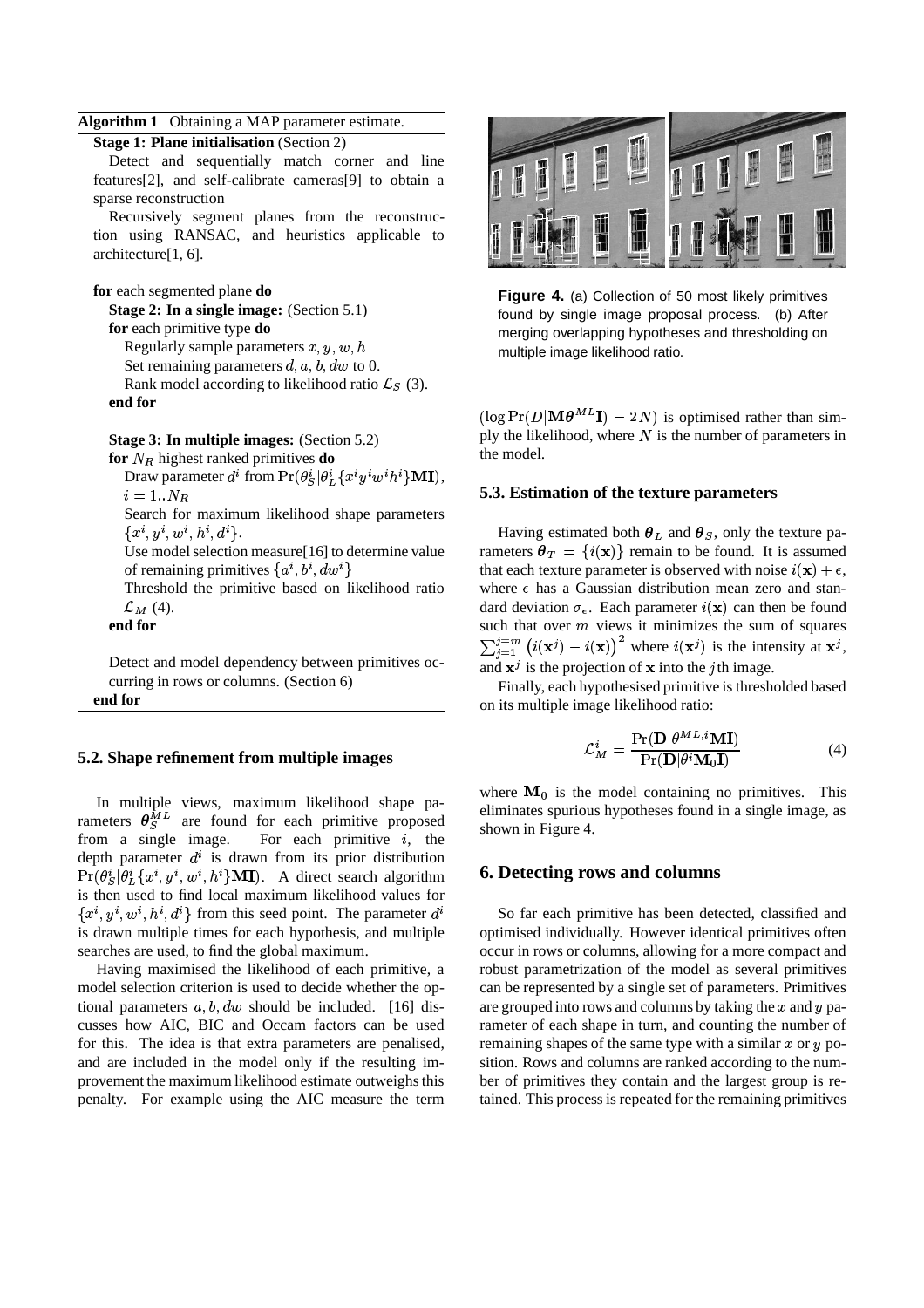until all rows and columns have been tested. After primitives have been grouped, they are assigned global parameters which are then optimised. The added robustness this gives to parameter estimates is shown in Figure 7, where both geometry and texture information is propagated from the nearest window in the model to improve the appearance of the distant windows which are partially occluded in all views. In future we hope to incorporate this and more sophisticated groupings into a probabilistic framework by the use of hierarchical models for more complex structures such as an entire classical entrance or Gothic facade constructed from individual primitives.

# **7. Results**

Figure 5 shows some renderings of a 3D architectural model, recovered from 5 high resolution (1600x1200) images. This model has some nice properties:

- The wireframe is constructed from a collection of simple primitives which have been assigned an interpretation, rather than as an unstructured cloud of 3D points. This makes it very simple to render the model, and to automatically add enhancements to it. For example each window has been made reflective and partially transparent, so that it exhibits specular reflection as the viewer moves past it, as can be seen in Figure 5(h)-(i).
- The columns at the entranceway are correctly reconstructed despite only their front face being visible in the images. This is only possible due to the use of strong prior models for shape.
- In addition to the two base planes, there are 25 extra primitives, gathered into 5 rows, containing a total of 70 parameters, i.e. fewer parameters than a set of 24 3D points in general position. Due to its compactness the model is also accurate—the wall plane is represented as a plane rather than a collection of near coplanar points, for instance.

Figure 6 shows another model of classical architecture. Again the recovered structure is accurate and compactly represented, and each window has been identified. The arch feature was also identified as a window because the set of primitives includes only arched windows and doors, and its elevation precludes it from being labelled as a door.

A model of Gothic architecture is shown in Figure 7. Much of the side wall of the chapel is obscured by buttresses and vegetation in most images, so that there is no texture available for parts of the distant windows. This is remedied by pasting texture from the window with the highest likelihood ratio onto windows which are detected as belonging to the same row of primitives, thus improving the appearance of the model.



**Figure 5.** (a)-(e): Original views of the Library model. (f) Wireframe rendering. Each window has been accurately recovered, as well as the components of the entranceway. The left wall plane is truncated where it is obscured by vegetation which is not coplanar with the wall. (g) With texture applied. (h)-(i) Reflective texturing is automatically applied to windows. Hence the appearance of this window changes as the viewer moves past it.

# **8. Conclusion**

This paper has presented an automatic system for constructing and interpreting photorealistic models of architecture from a "Lego kit" set of building blocks. A probabilistic framework has been developed which incorporates priors on shape, derived from architectural principles, and priors on texture, based on learnt appearance models. An algorithm has been proposed for finding the MAP estimate of both the model and its parameters based on this prior information and parallax information from image data. Models are recovered as a set of labelled parts rather than a dense collection of 3D points, presenting many possibilities for manipulating and rendering architectural models.

Ongoing work includes the extension of this formulation, possibly to include more sophisticated priors  $Pr(\theta_L|\textbf{MI})$ differentiating architectural styles. Further model enhancement techniques are also being considered, such as the gen-